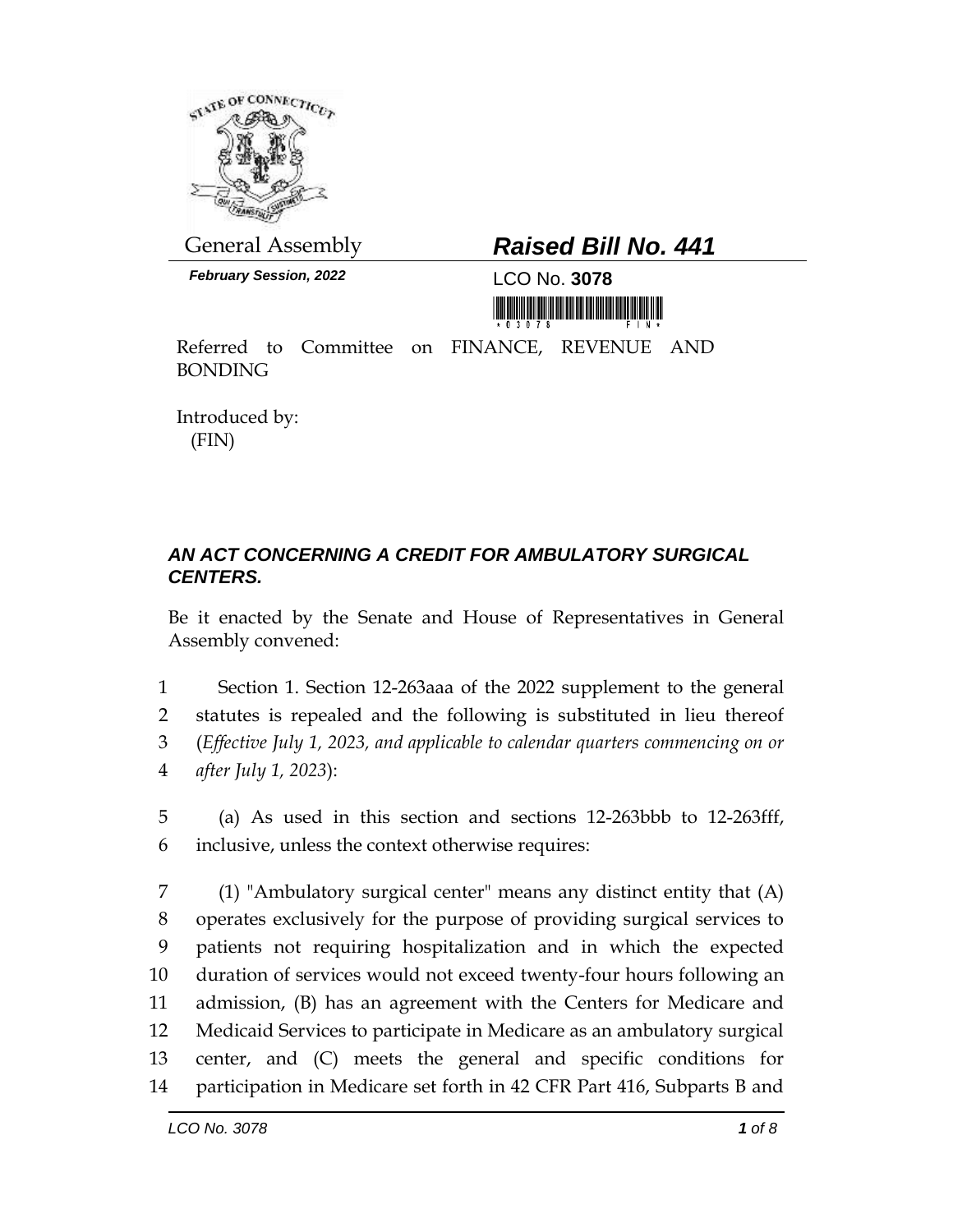C, as amended from time to time;

 (2) "Ambulatory surgical center services" means only those procedures or services included in a facility fee payment to an ambulatory surgical center facility associated with each surgical procedure and that are not reimbursable ancillary or professional procedures or services. "Ambulatory surgical services" includes facility services only and does not include surgical procedures, physicians' services, anesthetists' services, radiology services, diagnostic services or ambulance services, if such procedures or services would be reimbursed as a separate line item from facility services under 42 CFR 416.164(a), as amended from time to time;

 (3) "Gross receipts" means the amount received, whether in cash or in kind, from patients, third-party payers and others for taxable ambulatory surgical center services provided by the ambulatory surgical center in the state, including retroactive adjustments under reimbursement agreements with third-party payers, without any deduction for any expense of any kind;

 (4) "Net revenue" means gross receipts less payer discounts, charity care and bad debts, to the extent the ambulatory surgical center previously paid tax under this section on the amount of such bad debts;

 (5) "Payer discounts" means the difference between an ambulatory surgical center's published charges and the payments received by the ambulatory surgical center from one or more health care payers for a rate or method of payment that is different than or discounted from such published charges. "Payer discounts" does not include charity care or bad debts;

 (6) "Charity care" means free or discounted health care services rendered by an ambulatory surgical center to an individual who cannot afford to pay for such services, including, but not limited to, health care services provided to an uninsured patient who is not expected to pay all or part of an ambulatory surgical center's bill based on income guidelines and other financial criteria set forth in the general statutes or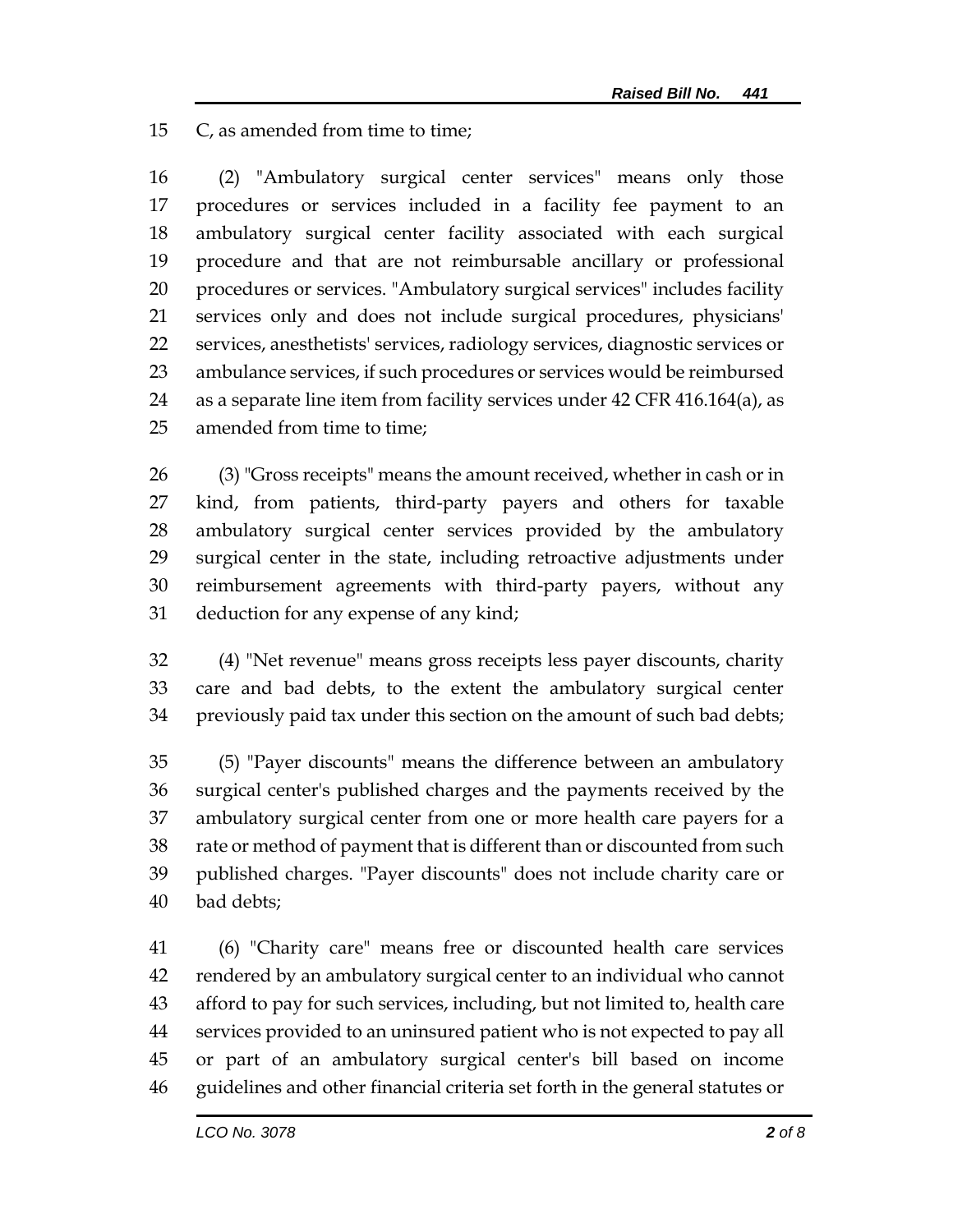in an ambulatory surgical center's charity care policies on file at the office of such center. "Charity care" does not include bad debts or payer discounts;

 (7) "Received" means received or accrued, construed according to the method of accounting customarily employed by the ambulatory surgical center;

 (8) "Medicaid" means the program operated by the Department of Social Services pursuant to section 17b-260 and authorized by Title XIX of the Social Security Act, as amended from time to time;

 (9) "Medicare" means the programs operated by the Centers for Medicare and Medicaid Services in accordance with Title XVIII of the Social Security Act, as amended from time to time, including, but not limited to, those programs established pursuant to Parts A, B and C of Title XVIII of said act, as amended from time to time;

 (10) "Medicaid investment" means an amount, as selected by each ambulatory surgical center, equal to (A) fifty per cent of the aggregate Medicaid payments received by the ambulatory surgical center during 64 the applicable reporting period for the provision of ambulatory surgical center services, or (B) fifty per cent of the difference between the aggregate amount of Medicaid payments received by the ambulatory surgical center during the applicable reporting period for the provision of ambulatory surgical center services and the aggregate amount of Medicaid payments that would have been received by a hospital during the applicable reporting period if substantially similar services had been performed at a hospital; 72 (11) "State health plan investment" means an amount equal to twenty-

73 five per cent of the aggregate payments received, from or on behalf of

each individual who is covered under a health plan pursuant to section

5-259, by an ambulatory surgical center during the applicable reporting

76 period for the provision of ambulatory surgical center services;

**[**(10)**]** (12) "Commissioner" means the Commissioner of Revenue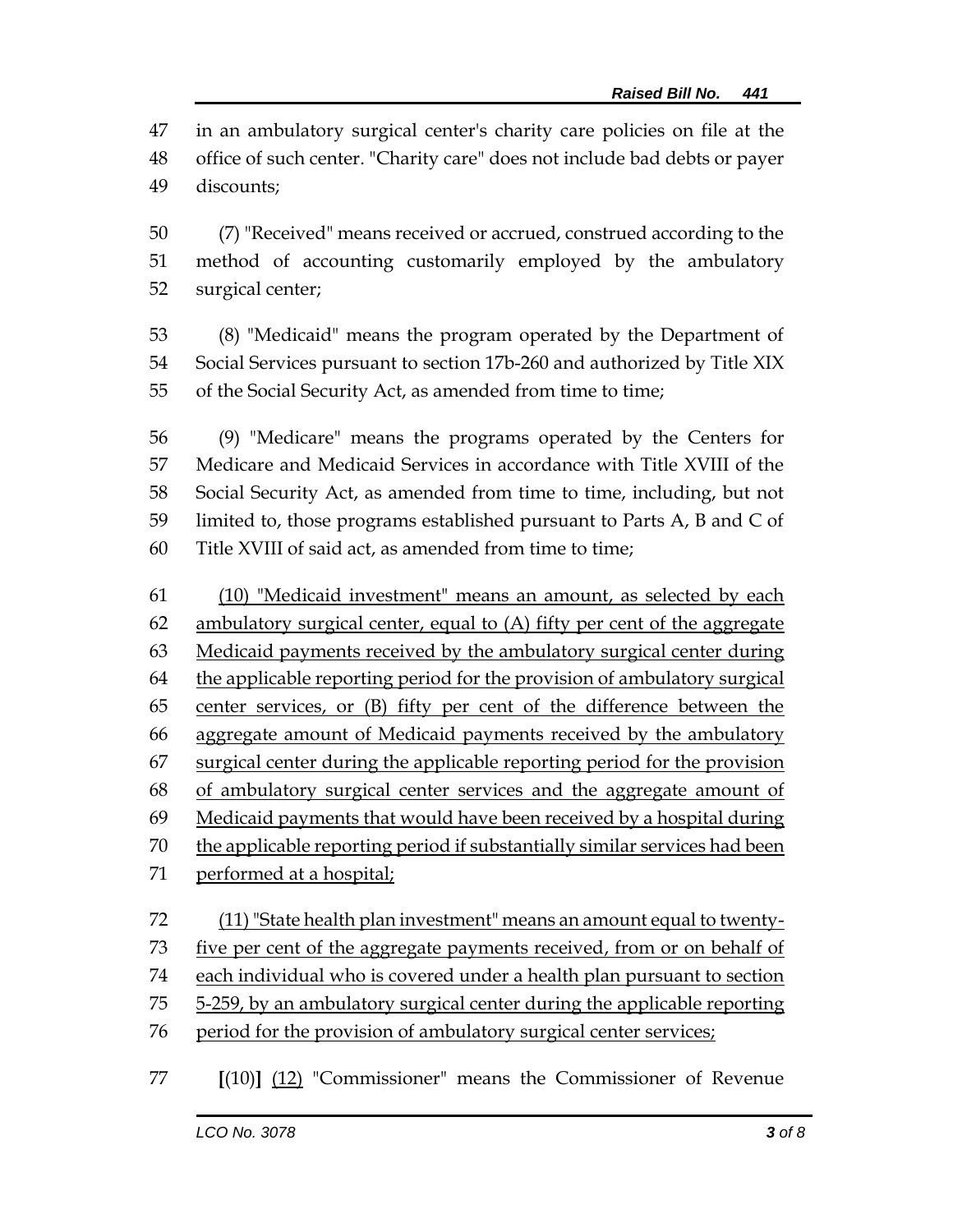Services; and

**[**(11)**]** (13) "Department" means the Department of Revenue Services.

 (b) For each calendar quarter commencing on or after July 1, 2023, there is hereby imposed a tax on each ambulatory surgical center in this state to be paid each calendar quarter.

 (1) The tax imposed by this section for each calendar quarter shall be at the rate of three per cent of each ambulatory surgical center's net revenue received during the calendar quarter, except that such tax shall not be imposed on any amount of such net revenue that constitutes any of the following: (A) Net revenue of a hospital that is subject to the tax imposed under section 12-263q; (B) Medicaid payments received by the ambulatory surgical center for the provision of ambulatory surgical center services; and (C) Medicare payments received by the ambulatory surgical center for the provision of ambulatory surgical center services.

 (2) Each ambulatory surgical center doing business in the state shall, on or before the last day of January, April, July and October of each year, render to the commissioner a return, on forms prescribed or furnished by the commissioner, reporting the name and location of such ambulatory surgical center, the entire amount of net revenue received by such ambulatory surgical center during the calendar quarter ending on the last day of the preceding month and such other information as the commissioner deems necessary for the proper administration of this section. Except as provided in subdivision (3) of this subsection, the tax imposed under this section shall be due and payable on the due date of such return. Each ambulatory surgical center shall be required to file such return electronically with the department and to make payment of such tax by electronic funds transfer in the manner provided by chapter 228g, regardless of whether such ambulatory surgical center would have otherwise been required to file such return electronically or to make such tax payment by electronic funds transfer under the provisions of chapter 228g.

(3) (A) Any ambulatory surgical center may file, on or before the due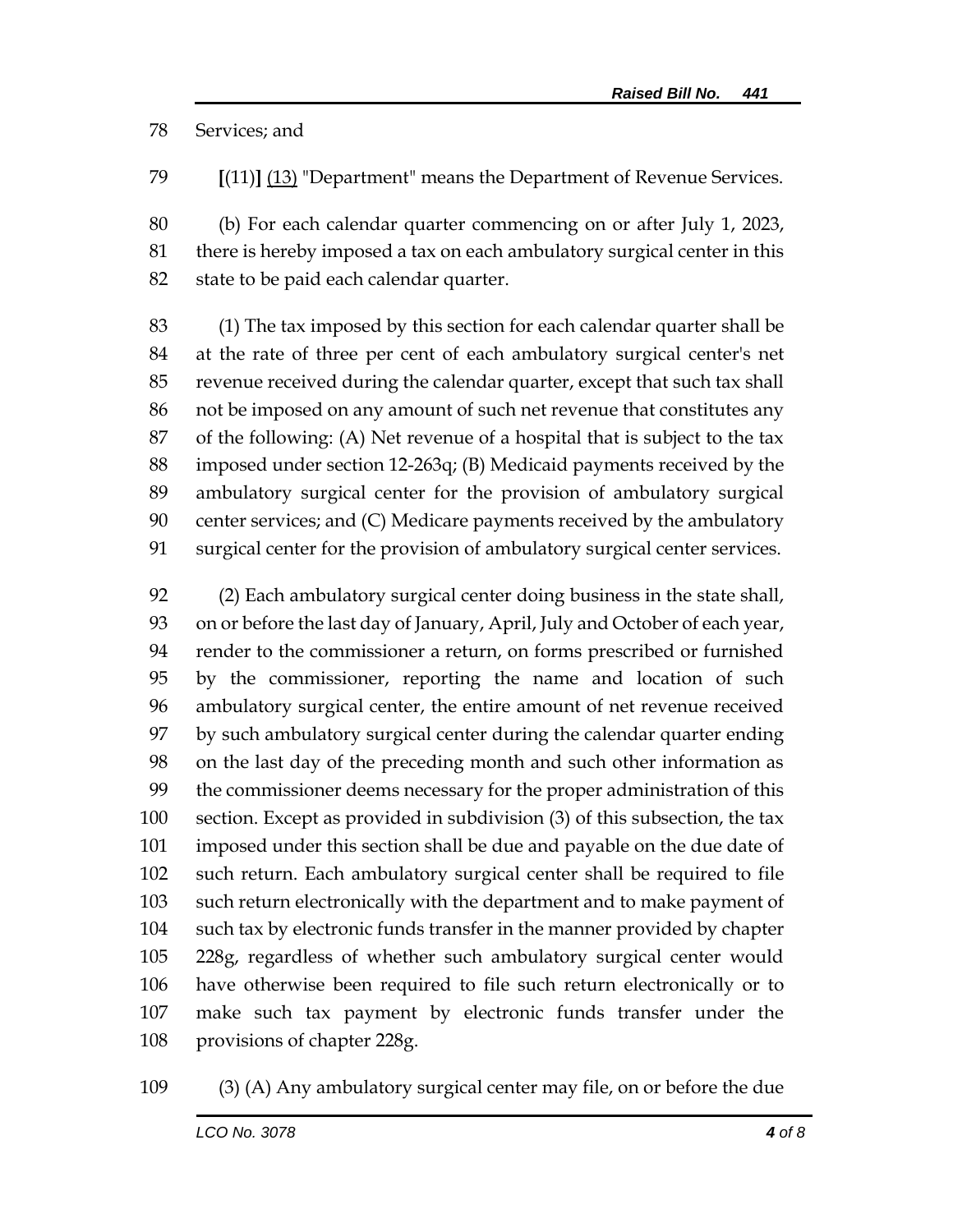date of a payment of tax imposed under this section, a request for a reasonable extension of time for such payment for reasons of undue hardship. Undue hardship shall be demonstrated by a showing that the ambulatory surgical center is at substantial risk of defaulting on a bond or loan covenant or similar obligation if such ambulatory surgical center were to make payment on the due date of the amount for which the extension is requested. Such request shall be filed on forms prescribed by the commissioner and shall include complete information of such ambulatory surgical center's inability, due to undue hardship, to make payment of the tax on or before the due date of such payment. The commissioner shall not grant any extension for a general statement of hardship by an ambulatory surgical center or for the convenience of an ambulatory surgical center.

 (B) The commissioner may grant an extension if the commissioner determines an undue hardship exists. Such extension shall not exceed three months from the original due date of the payment, except that the commissioner may grant an additional extension not exceeding three months from the initial extended due date of the payment (i) upon the filing of a subsequent request by the ambulatory surgical center on or before the extended due date of the payment, on forms prescribed by the commissioner, and (ii) upon a showing of extraordinary circumstances, as determined by the commissioner.

 (4) If the commissioner grants an extension pursuant to subdivision (3) of this subsection, no penalty shall be imposed and no interest shall accrue during the period of time for which an extension is granted if the ambulatory surgical center pays the tax due on or before the extended due date of the payment. If the ambulatory surgical center does not pay such tax by the extended due date, a penalty shall be imposed in accordance with subsection **[**(c)**]** (d) of this section and interest shall begin to accrue at a rate of one per cent per month for each month or fraction thereof from the extended due date of such tax until the date of payment.

(5) Nothing in this section shall prohibit an ambulatory surgical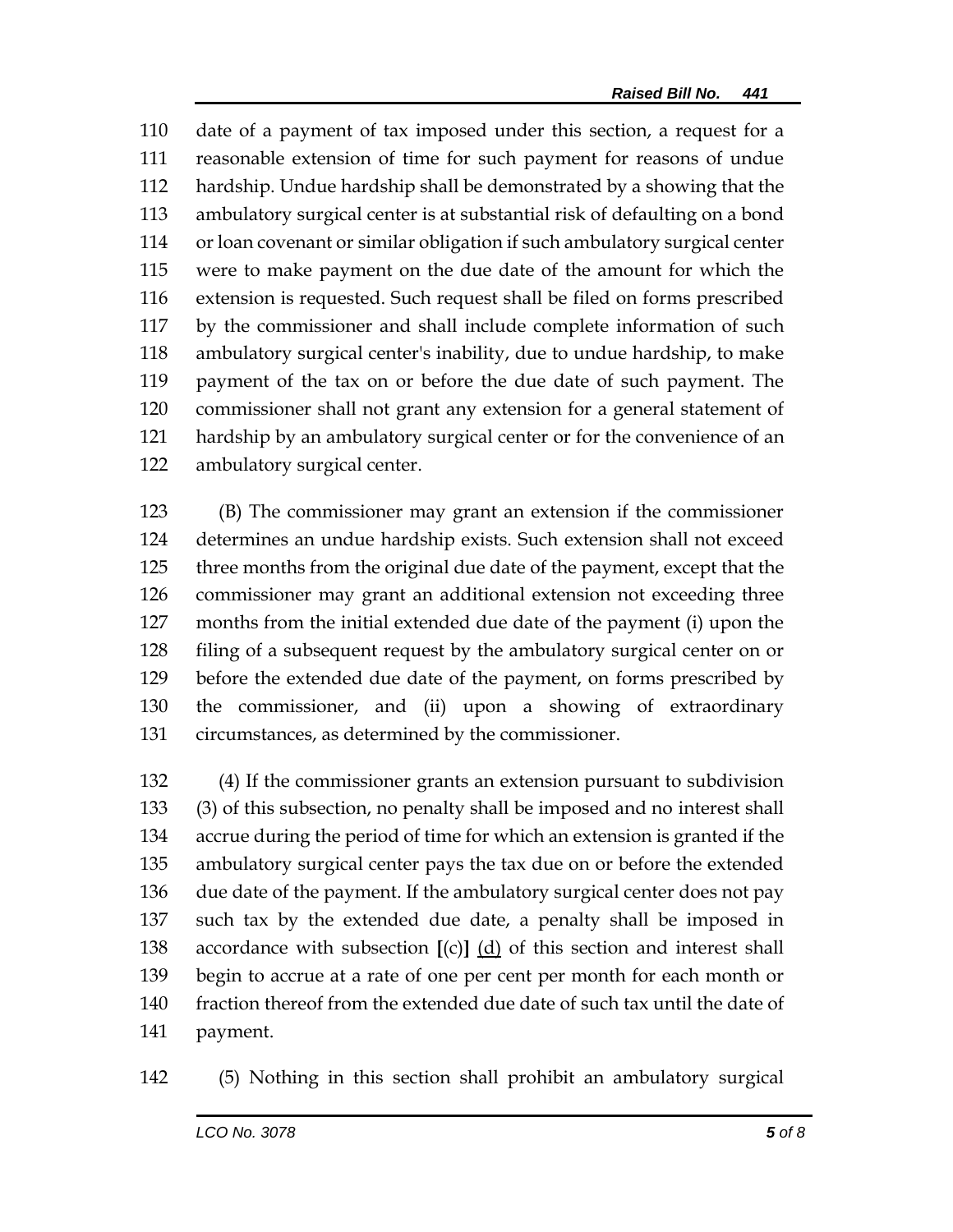center from seeking remuneration for the tax imposed by this section.

144 (c) Each ambulatory surgical center shall be allowed, for each reporting period, a credit against the tax imposed under subsection (b) of this section in an amount equal to the sum of the Medicaid investment and the state health plan investment. If the amount of the credit allowed pursuant to this subsection exceeds the ambulatory surgical center's tax 149 liability for the tax imposed under subsection (b) of this section, the ambulatory surgical center shall file a claim for refund in accordance with the provisions of section 12-263ccc. Upon verification of the claim, the commissioner shall treat such excess as an overpayment and shall refund such excess, without interest, to the ambulatory surgical center.

 **[**(c)**]** (d) (1) Except as provided in subdivision (3) of subsection (b) of this section, if any ambulatory surgical center fails to pay the amount of tax reported to be due on such ambulatory surgical center's return within the time specified under the provisions of this section, there shall be imposed a penalty equal to ten per cent of such amount due and unpaid or fifty dollars, whichever is greater. The tax shall bear interest at the rate of one per cent per month or fraction thereof from the due date of such tax until the date of payment.

 (2) If any ambulatory surgical center has not filed its return within one month of the due date of such return, the commissioner may file such return at any time thereafter, according to the best information obtainable and according to the forms prescribed. There shall be added to the tax imposed upon the basis of such return an amount equal to ten per cent of such tax or fifty dollars, whichever is greater. The tax shall bear interest at the rate of one per cent per month or fraction thereof 169 from the due date of such tax until the date of payment.

 (3) Subject to the provisions of section 12-3a, the commissioner may waive all or part of the penalties provided under this subsection when it is proven to the commissioner's satisfaction that the failure to pay any tax on time was due to reasonable cause and was not intentional or due to neglect.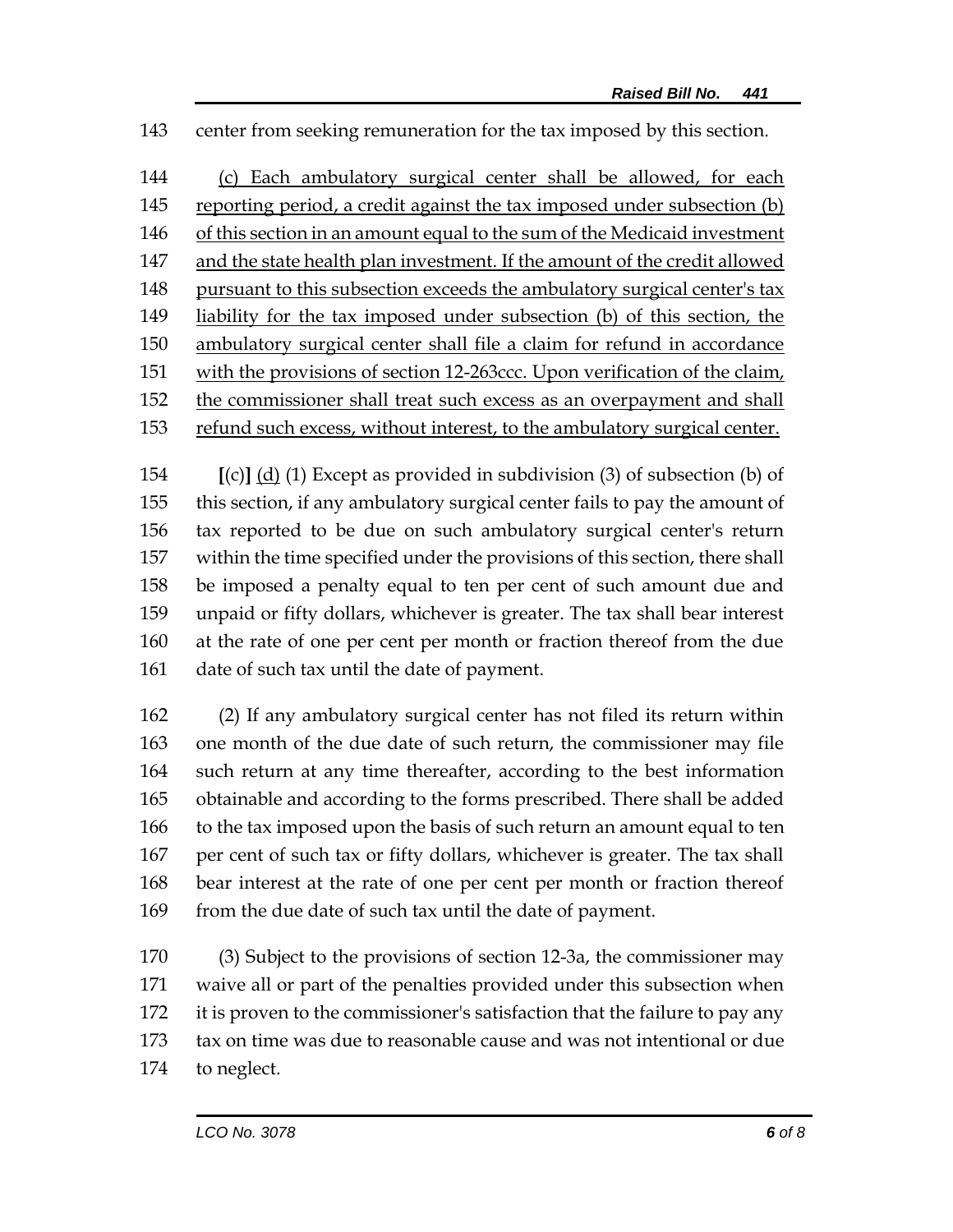(4) The commissioner shall notify the Commissioner of Social Services of any amount delinquent under this section and, upon receipt of such notice, the Commissioner of Social Services shall deduct and withhold such amount from amounts otherwise payable by the Department of Social Services to the delinquent ambulatory surgical center.

 **[**(d)**]** (e) (1) Any person required under this section to pay any tax, file a return, keep any records or supply any information and who wilfully fails, at the time required by law, to pay such tax, file such return, keep such records or supply such information shall, in addition to any other penalty provided by law, be fined not more than one thousand dollars or imprisoned not more than one year, or both. As used in this subsection, "person" includes any officer or employee of an ambulatory surgical center under a duty to pay such tax, file such return, keep such records or supply such information. Notwithstanding the provisions of section 54-193, no person shall be prosecuted for a violation of the provisions of this subsection committed on or after July 1, 1997, except within three years after such violation has been committed.

 (2) Any person who wilfully delivers or discloses to the commissioner or the commissioner's authorized agent any list, return, account, statement or other document, known by such person to be fraudulent or false in any material matter, shall, in addition to any other penalty provided by law, be guilty of a class D felony. No person shall be charged with an offense under both this subdivision and subdivision (1) of this subsection in relation to the same tax period but such person may be charged and prosecuted for both such offenses upon the same information.

 **[**(e)**]** (f) For the fiscal year ending June 30, 2024, and each fiscal year thereafter, the Comptroller is authorized to record as revenue for each fiscal year the amount of tax imposed under the provisions of this section prior to the end of each fiscal year and which tax is received by 206 the Commissioner of Revenue Services not later than five business days after the last day of July immediately following the end of each fiscal